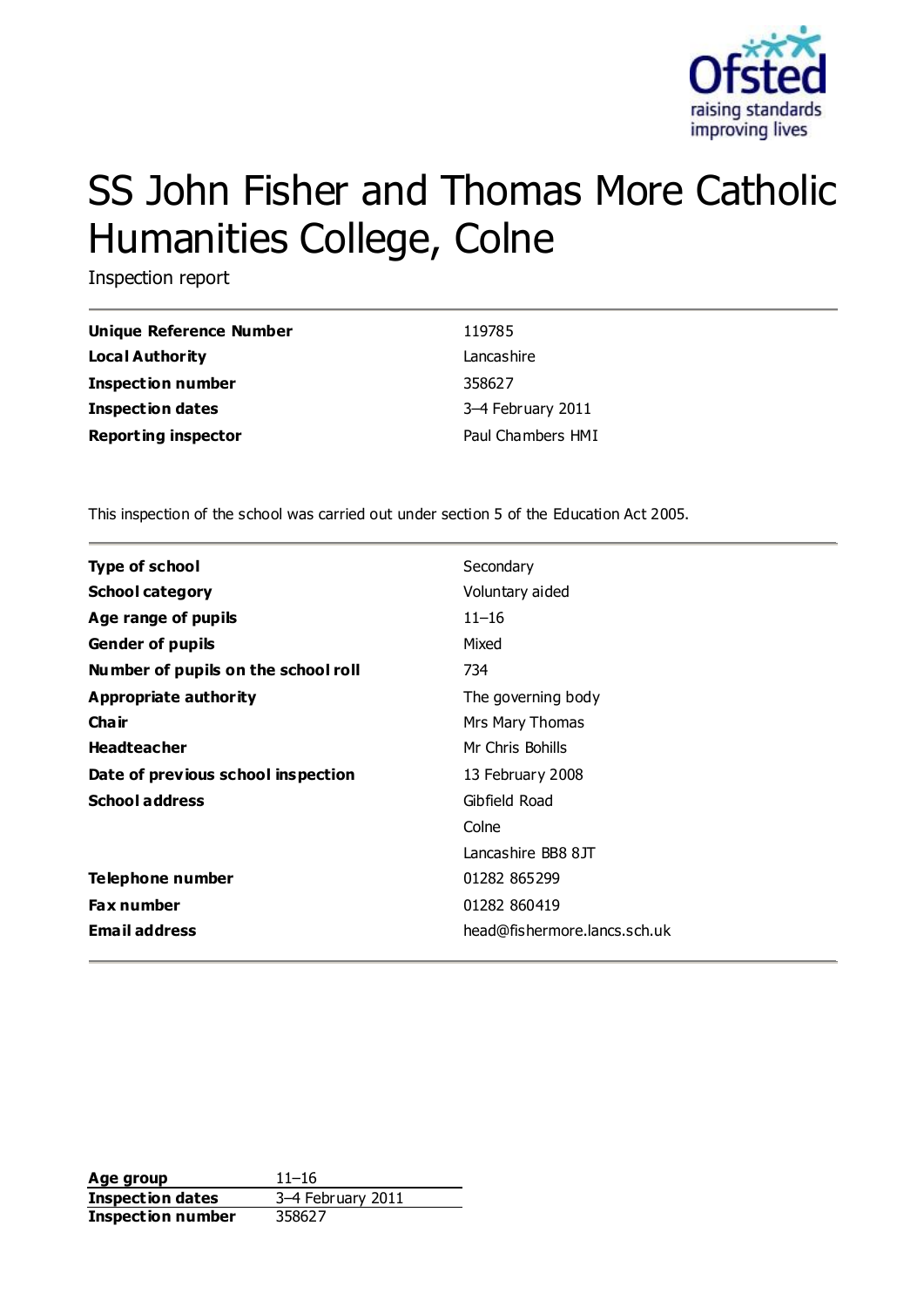The Office for Standards in Education, Children's Services and Skills (Ofsted) regulates and inspects to achieve excellence in the care of children and young people, and in education and skills for learners of all ages. It regulates and inspects childcare and children's social care, and inspects the Children and Family Court Advisory Support Service (Cafcass), schools, colleges, initial teacher training, work-based learning and skills training, adult and community learning, and education and training in prisons and other secure establishments. It assesses council children's services, and inspects services for looked after children, safeguarding and child protection.

Further copies of this report are obtainable from the school. Under the Education Act 2005, the school must provide a copy of this report free of charge to certain categories of people. A charge not exceeding the full cost of reproduction may be made for any other copies supplied.

If you would like a copy of this document in a different format, such as large print or Braille, please telephone 0300 123 4234, or email **[enquiries@ofsted.gov.uk](mailto:enquiries@ofsted.gov.uk)**.

You may copy all or parts of this document for non-commercial educational purposes, as long as you give details of the source and date of publication and do not alter the documentation in any way.

To receive regular email alerts about new publications, including survey reports and school inspection reports, please visit our website and go to 'Subscribe'.

Royal Exchange Buildings St Ann's Square Manchester M2 7LA T: 0300 123 4234 Textphone: 0161 618 8524 E: **[enquiries@ofsted.gov.uk](mailto:enquiries@ofsted.gov.uk)**

W: **[www.ofsted.gov.uk](http://www.ofsted.gov.uk/)**

© Crown copyright 2011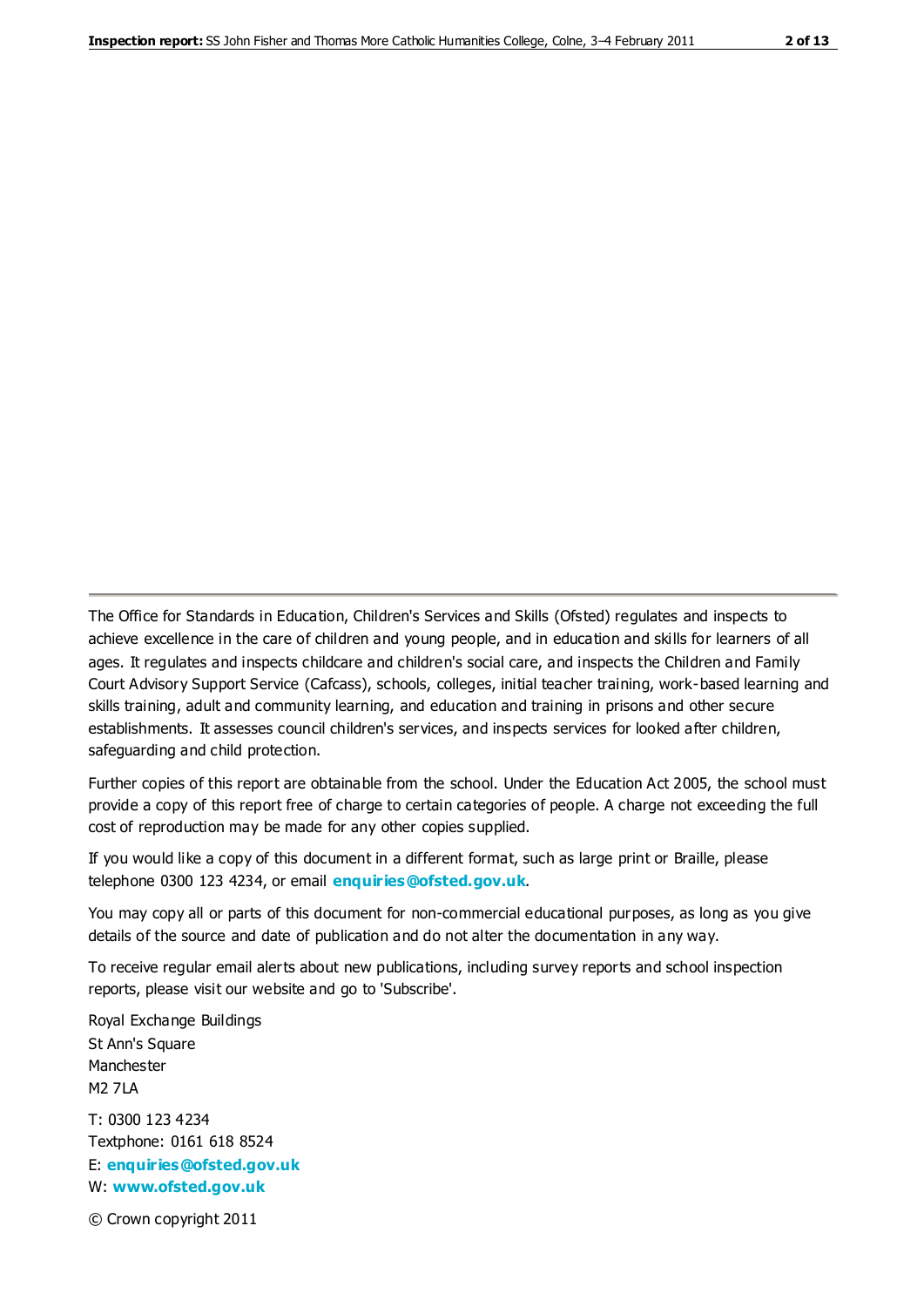# **Introduction**

This inspection was carried out by one of Her Majesty's Inspectors and three additional inspectors. Inspectors observed 33 lessons involving 32 different teachers and held meetings with groups of students, staff and a member of the governing body. They observed the school's work, and looked at a range of documentation including improvement plans and data recording the progress of current students. They received and scrutinised 213 parental questionnaires, as well as questionnaire responses from 135 students and 47 members of staff.

The inspection team reviewed many aspects of the school's work. It looked in detail at a number of key areas.

- The progress of current students, including those with special educational needs and/or disabilities.
- Whether progress in mathematics is good enough.
- The strengths in management and whether these are evident across the school.
- The outcomes that have improved most strongly and securely since the last inspection.

# **Information about the school**

Saints John Fisher and Thomas More Catholic Humanities College serves mainly the Roman Catholic communities in Colne and the surrounding areas of East Lancashire. It is smaller than average for a secondary school. The proportion of students known to be eligible for free school meals is in line with that found in most schools. The proportion of students with special educational needs and/or disabilities is high, as is the proportion with a statement of special educational needs. Nearly 90% of the students are of White British heritage. The school has specialist status in humanities and holds a number of awards, including Investors in People and Sportsmark.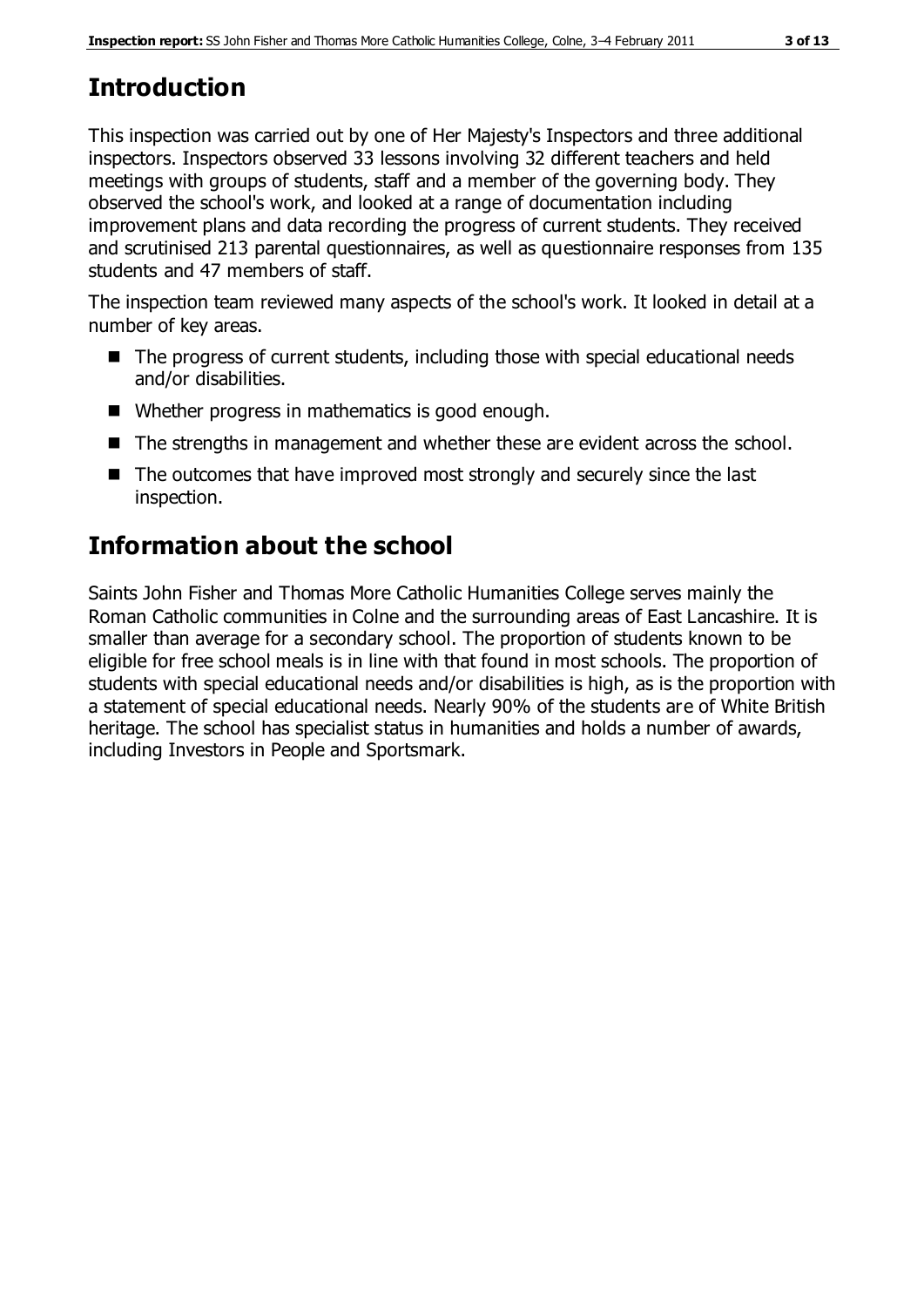# **Inspection judgements**

| Overall effectiveness: how good is the school?  |  |
|-------------------------------------------------|--|
| The school's capacity for sustained improvement |  |

## **Main findings**

Saints John Fisher and Thomas More provides a satisfactory standard of education. Since the last inspection, leaders and managers have successfully improved several aspects of the school's provision and there is evidence that this improvement is continuing. As a result, outcomes for students have improved: for example, attendance rates have risen and GCSE examination results have risen faster than the rate of improvement nationally. Students show many good personal qualities. They behave well and many take advantage of the wide range of opportunities that is provided to engage in physical activities.

Students enter the school with attainment levels that are broadly in line with national expectations. Results in recent GCSE examinations have been close to average overall. For example, in 2010 the proportion of students gaining five or more passes at grades A\* to C including English and mathematics was 57%, compared with a national average of 54%. This compares with 44% attaining the same measure at the time of the last inspection. The proportion of students gaining the highest A\* and A grades is below average. Measures of progress indicate that students make progress in line with that made by similar students in other schools. Although there is evidence to suggest that current students are making better progress than those who have recently left, this improvement is not fully established and has not had sufficient impact on examination results for students' achievement to be judged better than satisfactory.

The quality of teaching is satisfactory and improving. Many examples of good teaching were seen during the inspection. Where teaching is good, teachers make clear links with previous learning, set the learning in context and make regular reference to the criteria associated with particular GCSE grades or national curriculum levels. Positive relationships between teachers and students contribute strongly to students' positive attitudes. Where teaching is less successful, teachers' questioning provokes responses from only a small minority of students; on other occasions, questions are not sufficiently probing or teachers allow only limited time for students to reflect. While some examples of excellent practice were seen, not all teachers take sufficient account of the different abilities within the class in selecting appropriate objectives and learning activities.

Leaders and managers are beginning to use data effectively to monitor the progress of individual students, so that they can identify underachievers and provide appropriate support. However, the use of data to monitor the progress of groups is currently underdeveloped. The school's good capacity to improve is demonstrated by the rise in GCSE results together with better outcomes in other areas. For example, at the last inspection attendance was average and now it is above average; behaviour was satisfactory and is now good. Improvements are also evident in the quality of care, guidance and support offered by the school. Self-evaluation is generally accurate, although managers have an over-generous view of the quality of teaching. Within the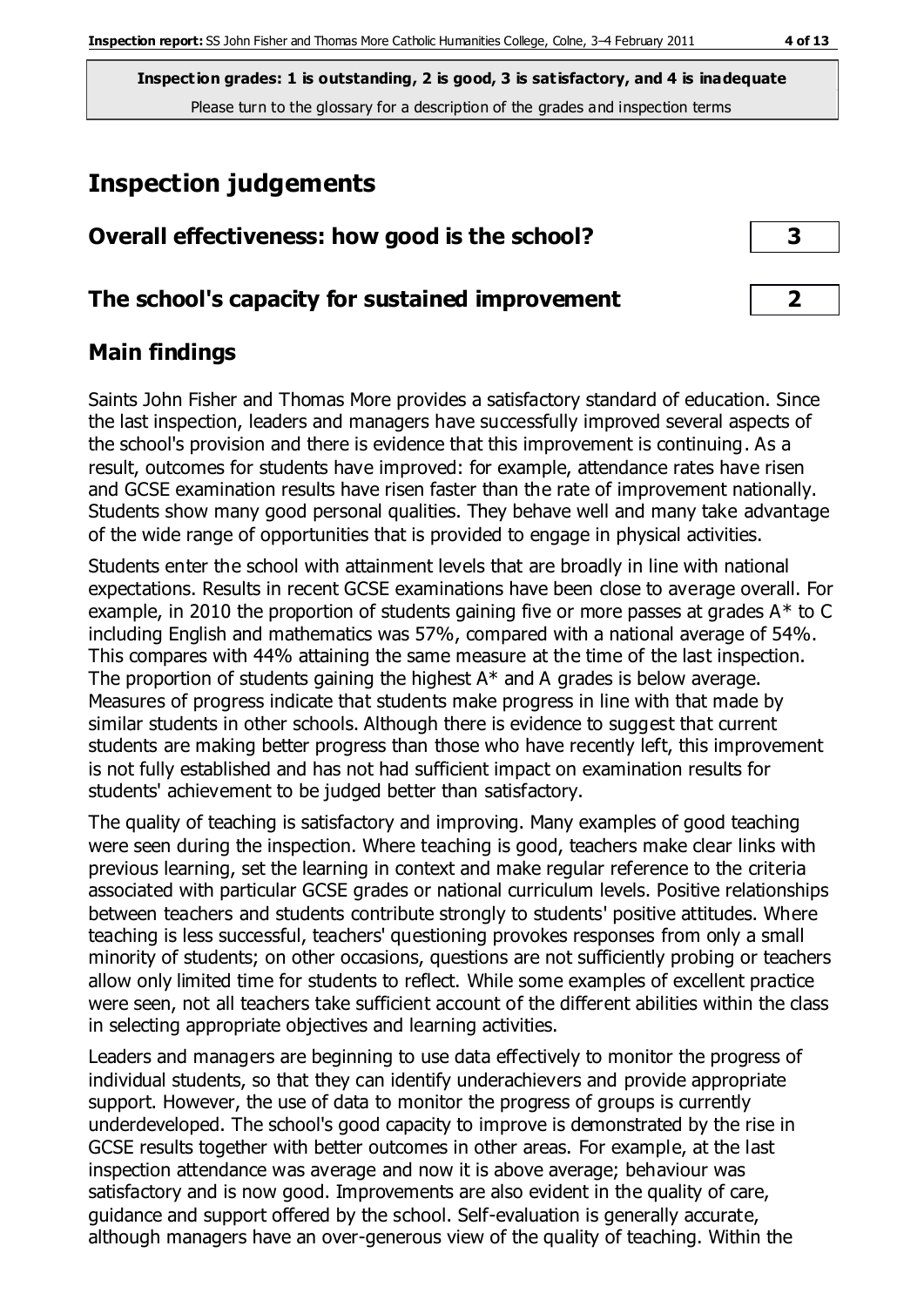overall improvements in students' achievement, there is variation between different subjects: for example in the key subjects of English and mathematics, improvements are less securely established than elsewhere in the school.

The school's specialist status contributes positively to students' successes. Recent GCSE results in English literature and religious education have been among the best in the school; results in English language and drama have been in line with other subjects. Additional options in Key Stage 4 include GCSE courses in media studies and i-media. Within the local community, the specialism has provided a focus for joint projects with partner primary schools and a well-established adult literacy course.

Up to 40% of the schools whose overall effectiveness is judged satisfactory may receive a monitoring visit by an Ofsted inspector before their next section 5 inspection.

# **What does the school need to do to improve further?**

- **E** Raise attainment, with a particular focus on increasing the proportion of  $A^*$  and A grades at GCSE.
- **IMPROVE teaching and learning through:** 
	- $-$  adapting teaching to cater for all abilities in the class
	- using questioning that involves more students and promotes deeper thinking and reflection.
- Sharpen the school's use of data to provide better information about overall progress and the progress of groups.

## **Outcomes for individuals and groups of pupils 3**

Achievement overall is satisfactory, with most groups making progress in line with expectations. After some years of underachievement, students' progress in mathematics is satisfactory. Students with special educational needs and/or disabilities make good progress and achieve well relative to their starting points. This is because they are wellsupported in lessons, particularly when teaching assistants provide direct and welltargeted coaching. Students learn best when the work is well-tailored to their ability and they have opportunities to discuss their ideas with other students. Students enjoy tackling new work and respond well to challenges.

Students feel safe. They say that bullying is rare and most believe that staff deal well with any bullying incidents that occur. As a result of the school's efforts to raise awareness, students have a good understanding of what constitutes a healthy lifestyle and this is reflected in the school having gained the local authority's Healthy Eating Award. More students take school dinners than in most schools and increasing numbers walk or cycle to school.

Students show many good personal qualities. For example, they have a strong sense of what is fair and show tolerance when faced with individual differences. Religious education lessons, supported by well-planned assembly themes, contribute well to students' moral and spiritual understanding. Students' development of workplace skills is satisfactory: students show good levels of attendance and punctuality but GCSE results in mathematics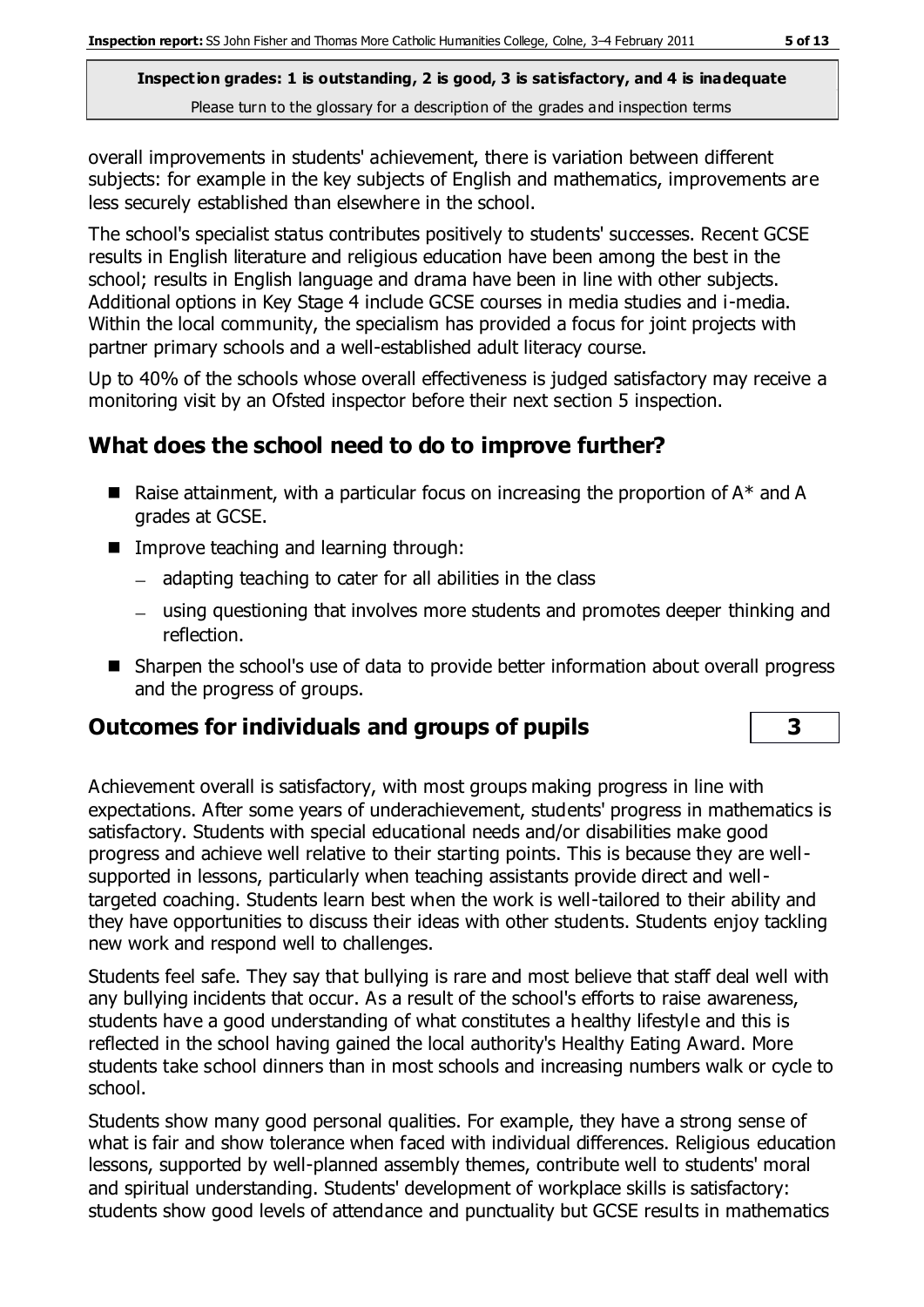and English, which have been below average in two of the last three years, indicate that other key skills are less well developed.

These are the grades for pupils' outcomes

| Pupils' achievement and the extent to which they enjoy their learning                                                     |                |  |
|---------------------------------------------------------------------------------------------------------------------------|----------------|--|
| Taking into account:<br>Pupils' attainment <sup>1</sup>                                                                   |                |  |
| The quality of pupils' learning and their progress                                                                        | 3              |  |
| The quality of learning for pupils with special educational needs and/or disabilities<br>and their progress               | $\mathcal{P}$  |  |
| The extent to which pupils feel safe                                                                                      | $\overline{2}$ |  |
| Pupils' behaviour                                                                                                         | $\mathbf{2}$   |  |
| The extent to which pupils adopt healthy lifestyles                                                                       | $\overline{2}$ |  |
| The extent to which pupils contribute to the school and wider community                                                   | $\overline{2}$ |  |
| The extent to which pupils develop workplace and other skills that will contribute to<br>their future economic well-being | 3              |  |
| Taking into account:<br>Pupils' attendance <sup>1</sup>                                                                   |                |  |
| The extent of pupils' spiritual, moral, social and cultural development                                                   | $\overline{2}$ |  |

<sup>1</sup> The grades for attainment and attendance are: 1 is high; 2 is above average; 3 is broadly average; and 4 is low

## **How effective is the provision?**

The quality of teaching and learning is satisfactory, rather than good as judged by the school. The large majority of lessons seen during the inspection were good, with one graded as outstanding and none that was inadequate; however, teaching has not brought about consistently good progress sustained over a period of time. Teachers use their good subject knowledge to plan a range of activities that interest students and help them to develop positive attitudes to learning. They have a thorough knowledge of external assessment requirements and use this to help students understand how to move their learning forward. Teachers make satisfactory use of information and communication technology in lessons but often fail to exploit the full potential of interactive whiteboards. The quality of in-class feedback and written feedback in students' books varies considerably. Inspectors saw examples of excellent practice but also saw examples of cursory marking and narrow strategies for in-class assessment.

The curriculum provides a satisfactory match to students' needs. The Key Stage 3 curriculum meets requirements and offers opportunities to study two foreign languages. At Key Stage 4, students benefit from additional options arranged through collaboration with other local schools; in addition, a broad range of science options has contributed to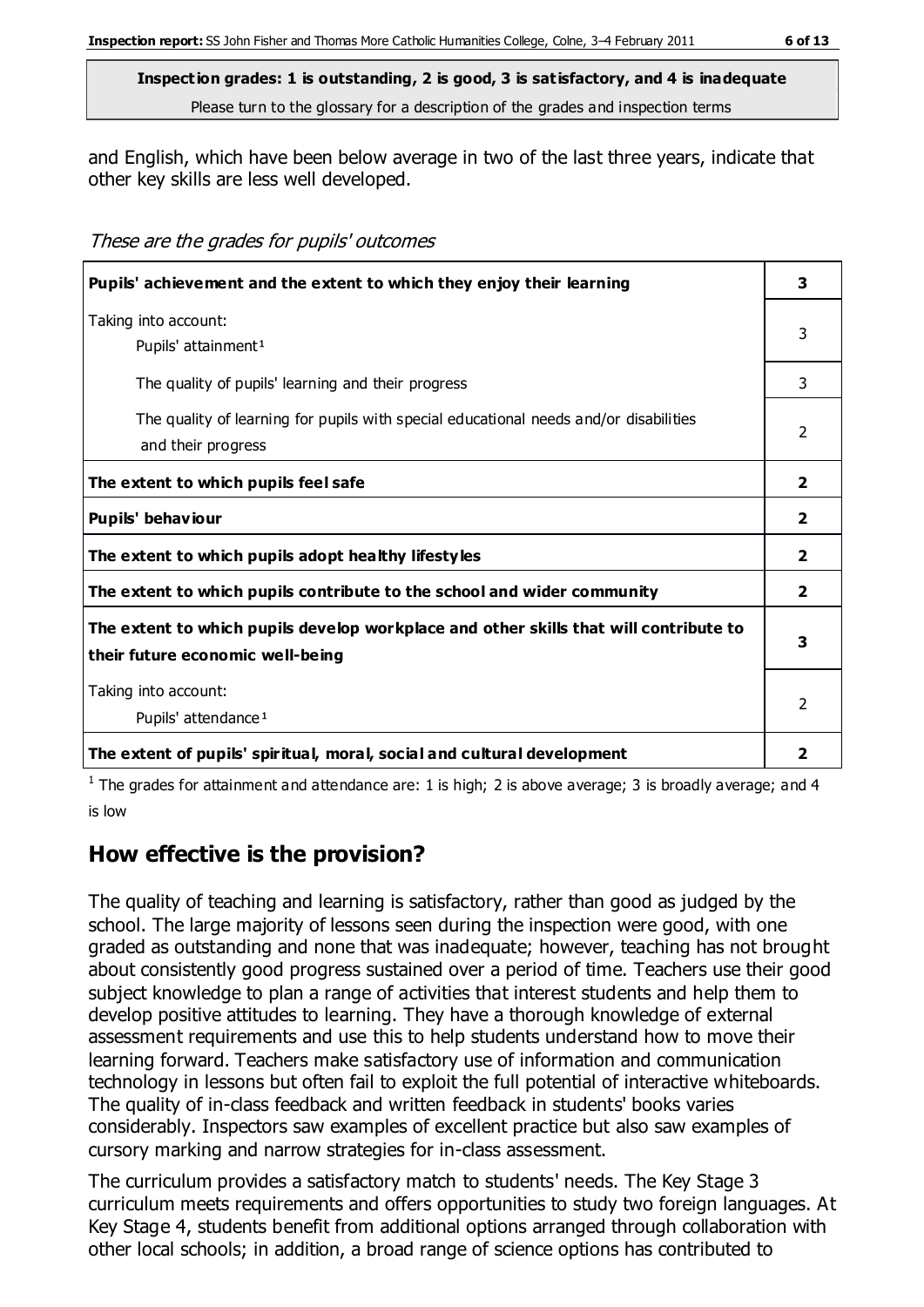improved results at GCSE. However, not all students in Years 10 and 11 receive the recommended two hours of physical education per week. Leaders and managers have begun to strengthen provision for cross-curricular learning through, for example, 'Out of the Box' days. Students appreciate the wide range of extra-curricular and enrichment activities that are on offer: large numbers participate in clubs, such as those that focus on sport, art or drama.

Good care, guidance and support help students to feel well cared for. The school's Catholic ethos helps to underpin a caring and supportive environment, where students' individual needs are well understood. Vulnerable students benefit from extensive support and case-study evidence shows that this support can lead to improved outcomes. Extensive efforts to improve attendance have had a clear impact, particularly in reducing the proportion of students who are persistently absent. Good academic guidance contributes to keeping low the number of students not in employment, education or training after they leave at age 16.

| The quality of teaching                                                                                    |  |
|------------------------------------------------------------------------------------------------------------|--|
| Taking into account:<br>The use of assessment to support learning                                          |  |
| The extent to which the curriculum meets pupils' needs, including, where relevant,<br>through partnerships |  |
| The effectiveness of care, guidance and support                                                            |  |

## **How effective are leadership and management?**

Senior leaders have successfully raised expectations of staff and students and teachers work together with a common sense of purpose. The use of demanding targets has helped to raise standards of attainment. Improvement planning has appropriate areas of focus but relates more to provision than outcomes and, as a result, success criteria are not always clearly measurable. Arrangements for safeguarding students are well-established and meet all requirements. Governors fulfil their duties well, including those relating to safeguarding procedures. They have a good understanding of the school's strengths and weaknesses and are closely involved in monitoring improvements. The impact of the school's actions to secure equality of opportunity for students is satisfactory.

The school engages well with parents and carers. Leaders and managers seek their views regularly and can give examples of how the views of parents and carers have influenced important decisions. The school promotes community cohesion well within the school and the local community but does not always evaluate the impact of its actions. In 2010, students joined forces with students at other local schools in a co-ordinated effort to raise money for victims of the floods in Pakistan; in addition, the school's involvement with the local inter-faith group is helping to promote students' understanding of different religions. However, strategies for developing students' understanding of other communities nationally and globally are less well developed: for example, not all students are aware that the school has established links with a school in Kenya.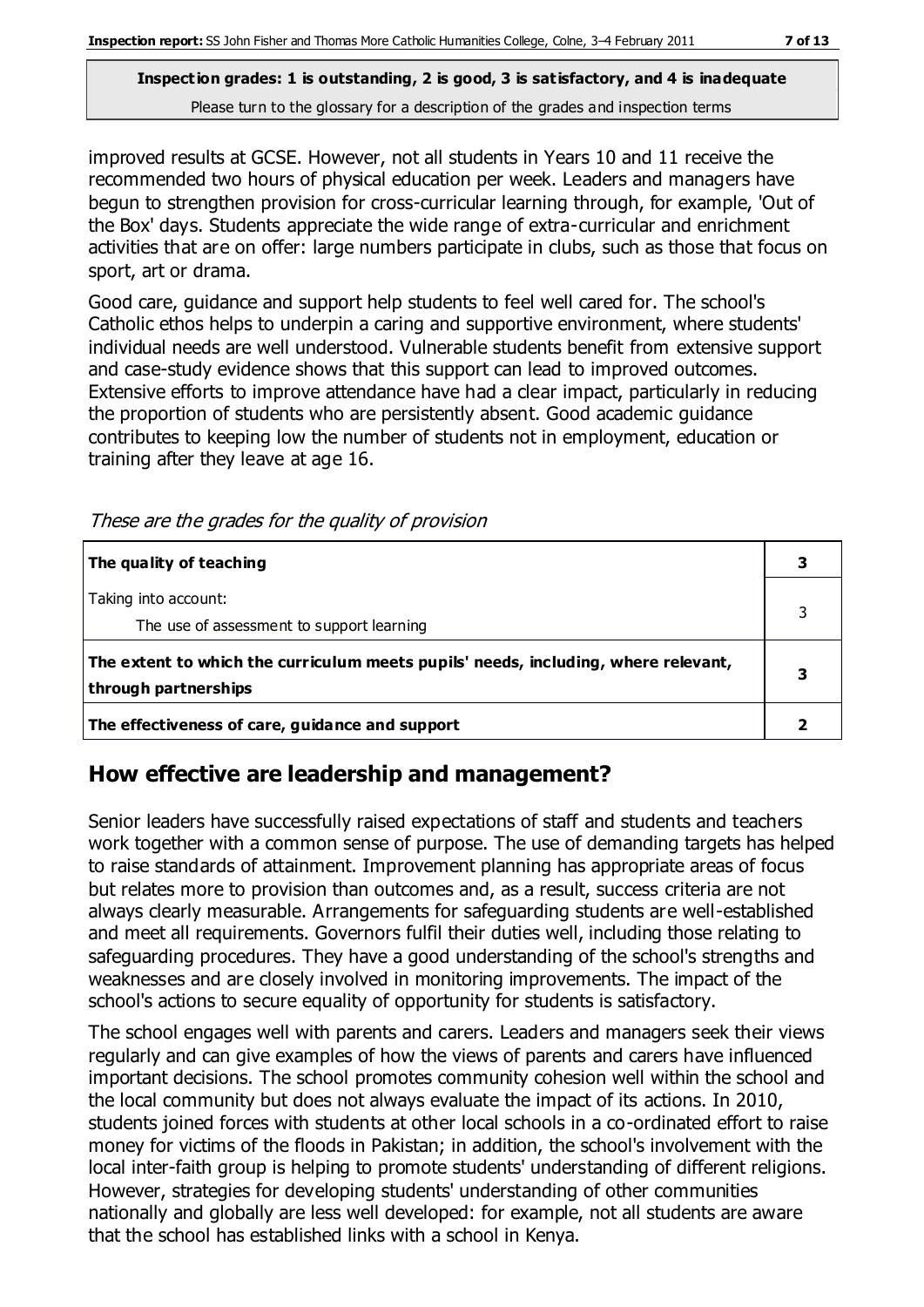**The effectiveness of leadership and management in embedding ambition and driving improvement 2** Taking into account: The leadership and management of teaching and learning 3 **The effectiveness of the governing body in challenging and supporting the school so that weaknesses are tackled decisively and statutory responsibilities met 2 The effectiveness of the school's engagement with parents and carers 2 The effectiveness of partnerships in promoting learning and well-being 2 The effectiveness with which the school promotes equality of opportunity and tackles discrimination 3 The effectiveness of safeguarding procedures 2 The effectiveness with which the school promotes community cohesion 3 The effectiveness with which the school deploys resources to achieve value for money 3**

#### These are the grades for leadership and management

## **Views of parents and carers**

Nearly 30% of parents and carers completed the inspection questionnaire, a proportion that is well above average for a secondary school. Views of the school are consistently positive, particularly in respect of students feeling safe and enjoying school. Inspectors noted the very large majority who responded positively about dealing with unacceptable behaviour and this contributed to the team's judgement that behaviour in the school is good. A small minority of parents and carers raised concerns about grouping arrangements for some lessons in Key Stage 3 and these were passed on to the school.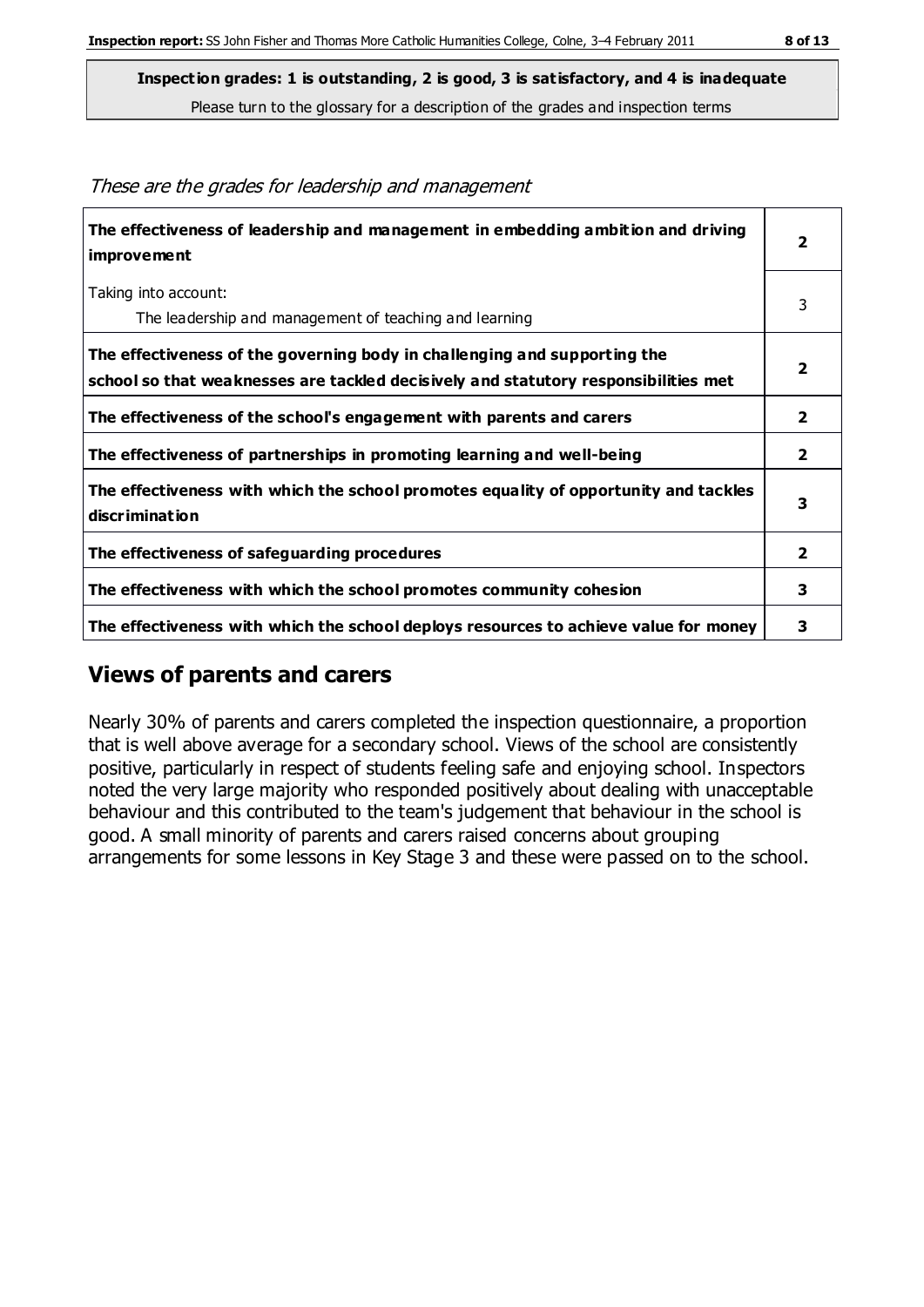#### **Responses from parents and carers to Ofsted's questionnaire**

Ofsted invited all the registered parents and carers of pupils registered at SS John Fisher and Thomas More Catholic Humanities College, Colne to complete a questionnaire about their views of the school.

In the questionnaire, parents and carers were asked to record how strongly they agreed with 13 statements about the school.

The inspection team received 213 completed questionnaires by the end of the on-site inspection. In total, there are 734 pupils registered at the school.

| <b>Statements</b>                                                                                                                                                                                                                                       | <b>Strongly</b><br>agree |               | <b>Agree</b> |               | <b>Disagree</b> |                | <b>Strongly</b><br>disagree |               |
|---------------------------------------------------------------------------------------------------------------------------------------------------------------------------------------------------------------------------------------------------------|--------------------------|---------------|--------------|---------------|-----------------|----------------|-----------------------------|---------------|
|                                                                                                                                                                                                                                                         | <b>Total</b>             | $\frac{1}{2}$ | <b>Total</b> | $\frac{1}{2}$ | <b>Total</b>    | $\frac{1}{2}$  | <b>Total</b>                | $\frac{1}{2}$ |
| My child enjoys school                                                                                                                                                                                                                                  | 91                       | 43            | 116          | 54            | 5               | $\overline{2}$ | $\mathbf 0$                 | $\mathbf 0$   |
| The school keeps my child<br>safe                                                                                                                                                                                                                       | 88                       | 41            | 121          | 57            | 3               | $\mathbf{1}$   | $\mathbf 0$                 | $\mathbf 0$   |
| My school informs me about<br>my child's progress                                                                                                                                                                                                       | 64                       | 30            | 114          | 54            | 33              | 15             | $\mathbf{1}$                | $\mathbf 0$   |
| My child is making enough<br>progress at this school                                                                                                                                                                                                    | 71                       | 33            | 125          | 59            | 5               | $\overline{2}$ | 3                           | $\mathbf{1}$  |
| The teaching is good at this<br>school                                                                                                                                                                                                                  | 79                       | 37            | 123          | 58            | 4               | $\overline{2}$ | $\mathbf{1}$                | $\mathbf 0$   |
| The school helps me to<br>support my child's learning                                                                                                                                                                                                   | 50                       | 23            | 130          | 61            | 25              | 12             | 3                           | $\mathbf{1}$  |
| The school helps my child to<br>have a healthy lifestyle                                                                                                                                                                                                | 39                       | 18            | 146          | 69            | 17              | 8              | 3                           | $\mathbf{1}$  |
| The school makes sure that<br>my child is well prepared for<br>the future (for example<br>changing year group,<br>changing school, and for<br>children who are finishing<br>school, entering further or<br>higher education, or entering<br>employment) | 73                       | 34            | 112          | 53            | 10              | 5              | $\mathbf{1}$                | $\mathbf 0$   |
| The school meets my child's<br>particular needs                                                                                                                                                                                                         | 66                       | 31            | 125          | 59            | 8               | 4              | $\overline{2}$              | $\mathbf{1}$  |
| The school deals effectively<br>with unacceptable behaviour                                                                                                                                                                                             | 63                       | 30            | 116          | 54            | 14              | $\overline{7}$ | $\overline{2}$              | $\mathbf{1}$  |
| The school takes account of<br>my suggestions and concerns                                                                                                                                                                                              | 44                       | 21            | 132          | 62            | 12              | 6              | $\overline{4}$              | $\mathcal{P}$ |
| The school is led and<br>managed effectively                                                                                                                                                                                                            | 81                       | 38            | 117          | 55            | 5               | $\overline{2}$ | $\mathbf 0$                 | $\mathbf 0$   |
| Overall, I am happy with my<br>child's experience at this<br>school                                                                                                                                                                                     | 99                       | 46            | 105          | 49            | $\overline{4}$  | $\overline{2}$ | $\mathbf 0$                 | $\pmb{0}$     |

The table above summarises the responses that parents and carers made to each statement. The percentages indicate the proportion of parents and carers giving that response out of the total number of completed questionnaires. Where one or more parents and carers chose not to answer a particular question, the percentages will not add up to 100%.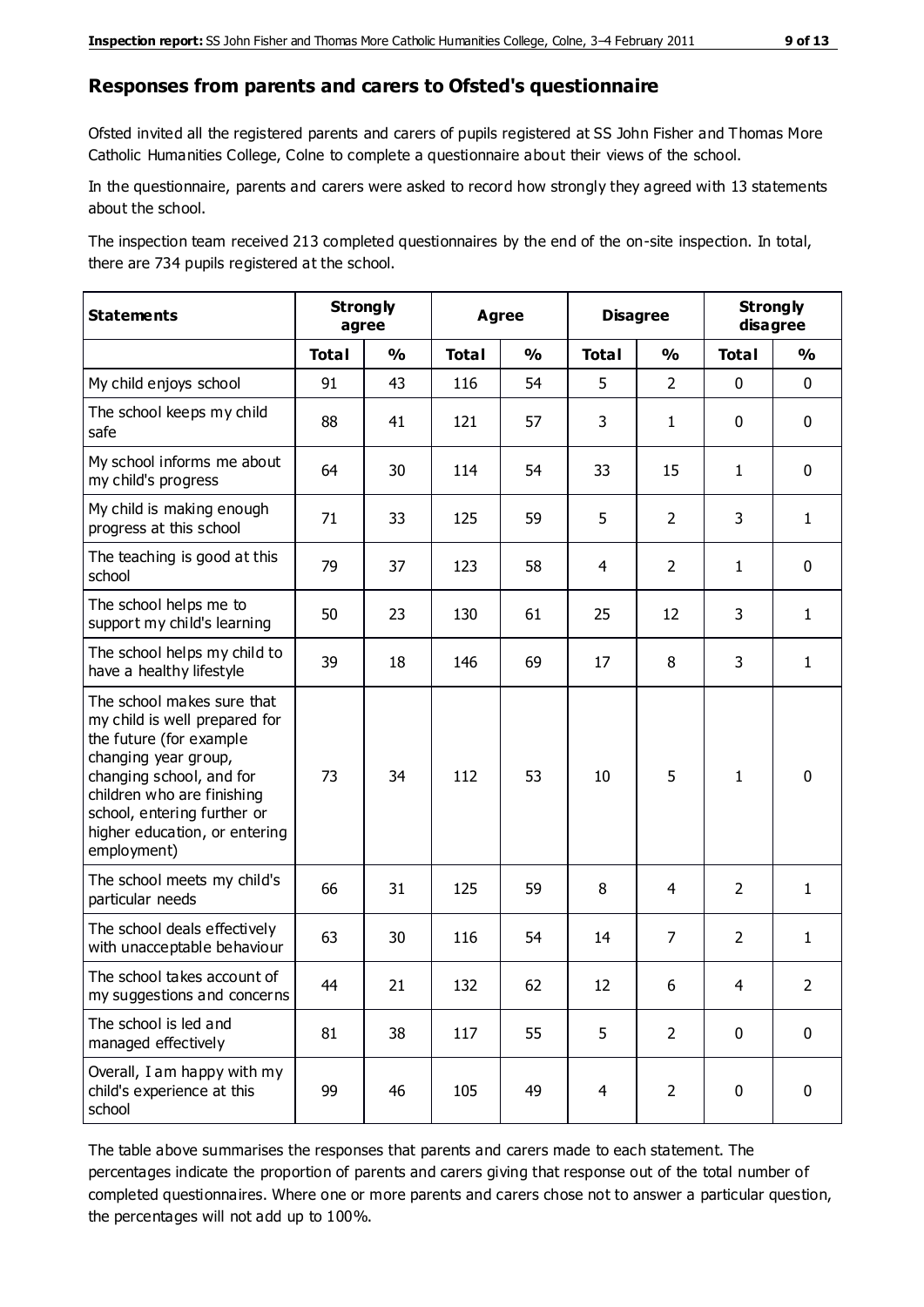# **Glossary**

| Grade   | <b>Judgement</b> | <b>Description</b>                                                                                                                                                                                                            |
|---------|------------------|-------------------------------------------------------------------------------------------------------------------------------------------------------------------------------------------------------------------------------|
| Grade 1 | Outstanding      | These features are highly effective. An outstanding school<br>provides exceptionally well for all its pupils' needs.                                                                                                          |
| Grade 2 | Good             | These are very positive features of a school. A school that<br>is good is serving its pupils well.                                                                                                                            |
| Grade 3 | Satisfactory     | These features are of reasonable quality. A satisfactory<br>school is providing adequately for its pupils.                                                                                                                    |
| Grade 4 | Inadequate       | These features are not of an acceptable standard. An<br>inadequate school needs to make significant improvement<br>in order to meet the needs of its pupils. Ofsted inspectors<br>will make further visits until it improves. |

### **What inspection judgements mean**

#### **Overall effectiveness of schools**

|                       | Overall effectiveness judgement (percentage of schools) |      |                     |                   |
|-----------------------|---------------------------------------------------------|------|---------------------|-------------------|
| <b>Type of school</b> | <b>Outstanding</b>                                      | Good | <b>Satisfactory</b> | <b>Inadequate</b> |
| Nursery schools       | 59                                                      | 35   | 3                   | 3                 |
| Primary schools       | 9                                                       | 44   | 39                  | 7                 |
| Secondary schools     | 13                                                      | 36   | 41                  | 11                |
| Sixth forms           | 15                                                      | 39   | 43                  | 3                 |
| Special schools       | 35                                                      | 43   | 17                  | 5                 |
| Pupil referral units  | 21                                                      | 42   | 29                  | 9                 |
| All schools           | 13                                                      | 43   | 37                  | 8                 |

New school inspection arrangements were introduced on 1 September 2009. This means that inspectors now make some additional judgements that were not made previously.

The data in the table above are for the period 1 September 2009 to 31 August 2010 and are consistent with the latest published official statistics about maintained school inspection outcomes (see **[www.ofsted.gov.uk](http://www.ofsted.gov.uk/)**).

The sample of schools inspected during 2009/10 was not representative of all sc hools nationally, as weaker schools are inspected more frequently than good or outstanding schools.

Percentages are rounded and do not always add exactly to 100.

Sixth form figures reflect the judgements made for the overall effectiveness of the sixth form in secondary schools, special schools and pupil referral units.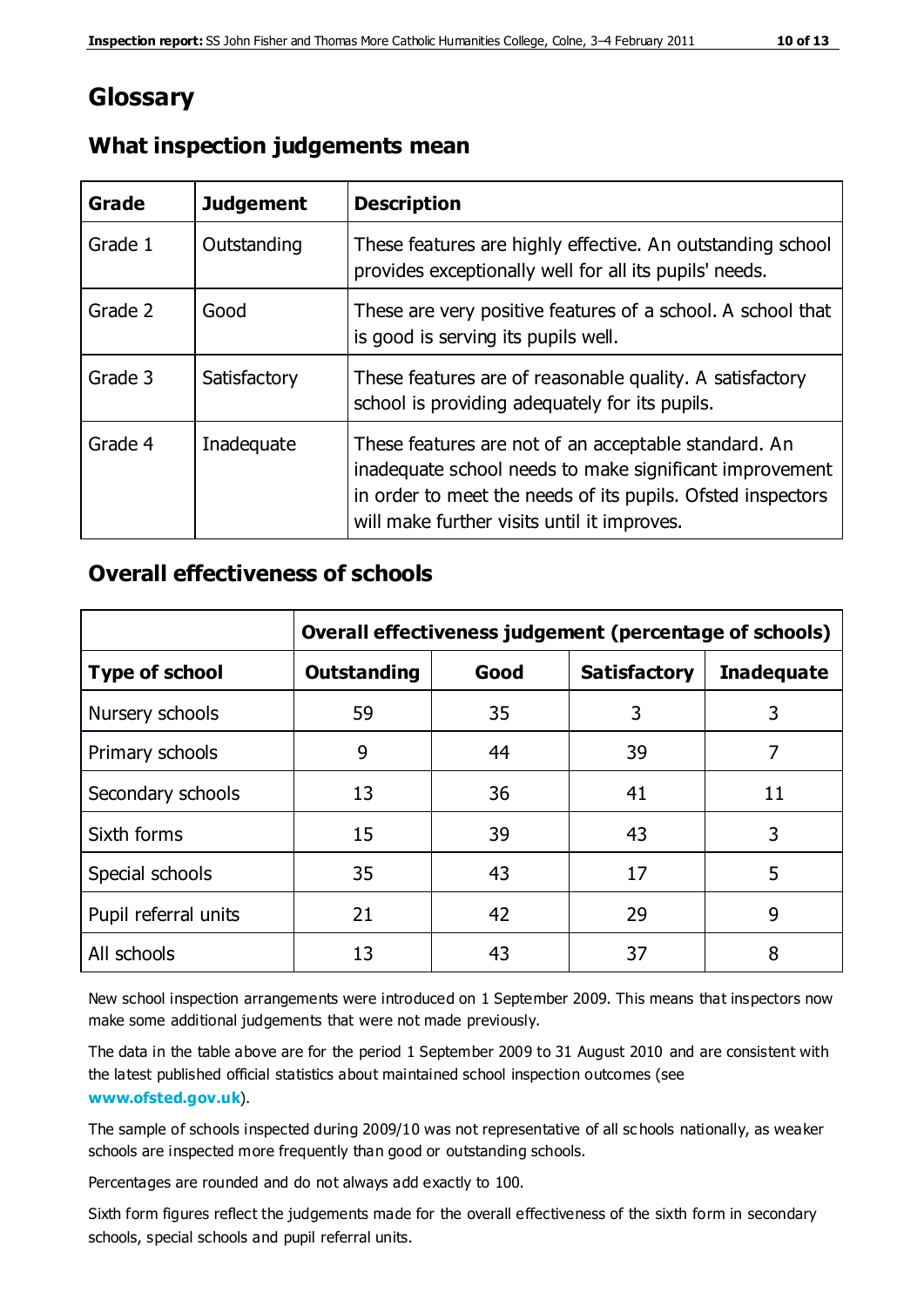# **Common terminology used by inspectors**

| Achievement:                  | the progress and success of a pupil in their learning,<br>development or training.                                                                                                                                                          |  |  |
|-------------------------------|---------------------------------------------------------------------------------------------------------------------------------------------------------------------------------------------------------------------------------------------|--|--|
| Attainment:                   | the standard of the pupils' work shown by test and<br>examination results and in lessons.                                                                                                                                                   |  |  |
| Capacity to improve:          | the proven ability of the school to continue<br>improving. Inspectors base this judgement on what<br>the school has accomplished so far and on the quality<br>of its systems to maintain improvement.                                       |  |  |
| Leadership and management:    | the contribution of all the staff with responsibilities,<br>not just the headteacher, to identifying priorities,<br>directing and motivating staff and running the school.                                                                  |  |  |
| Learning:                     | how well pupils acquire knowledge, develop their<br>understanding, learn and practise skills and are<br>developing their competence as learners.                                                                                            |  |  |
| <b>Overall effectiveness:</b> | inspectors form a judgement on a school's overall<br>effectiveness based on the findings from their<br>inspection of the school. The following judgements,<br>in particular, influence what the overall effectiveness<br>judgement will be. |  |  |
|                               | The school's capacity for sustained<br>improvement.                                                                                                                                                                                         |  |  |
|                               | Outcomes for individuals and groups of pupils.                                                                                                                                                                                              |  |  |
|                               | The quality of teaching.                                                                                                                                                                                                                    |  |  |
|                               | The extent to which the curriculum meets<br>pupils' needs, including, where relevant,<br>through partnerships.                                                                                                                              |  |  |
|                               | The effectiveness of care, guidance and<br>support.                                                                                                                                                                                         |  |  |
| Progress:                     | the rate at which pupils are learning in lessons and<br>over longer periods of time. It is often measured by<br>comparing the pupils' attainment at the end of a key                                                                        |  |  |

stage with their attainment when they started.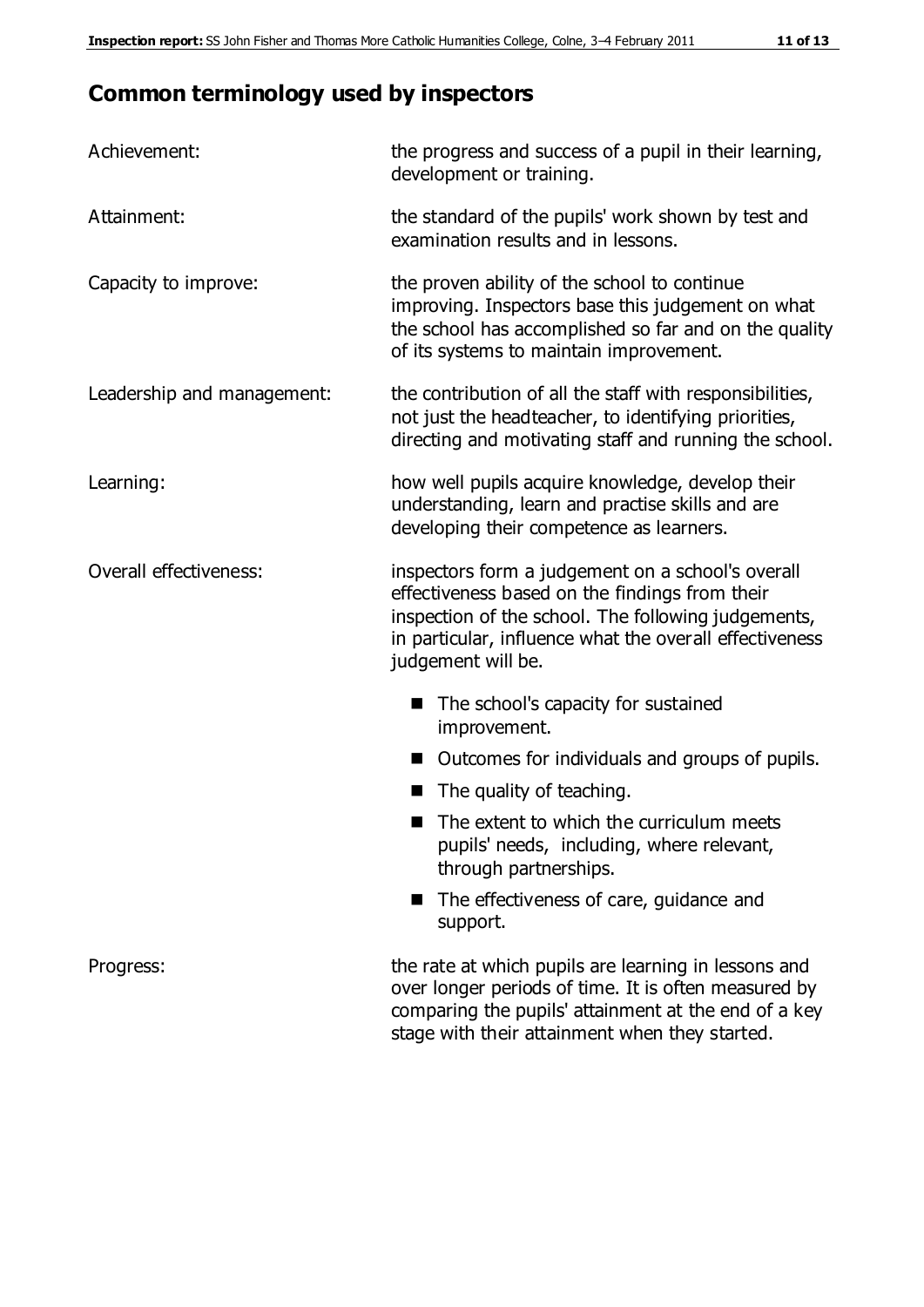#### **This letter is provided for the school, parents and carers to share with their children. It describes Ofsted's main findings from the inspection of their school.**

7 February 2011

#### Dear Students

#### **Inspection of Saints John Fisher and Thomas More Catholic Humanities College, Colne, BB8 8JT**

Thank you for the welcome you gave when a team of inspectors and I inspected your school recently. This letter is to tell you about what we found. We judged that Saints John Fisher and Thomas More provides a satisfactory standard of education. The school's leaders and managers deserve considerable credit for having improved several aspects of provision and outcomes since the last inspection. For example, attendance rates have risen and GCSE examination results have risen faster than the rate of improvement nationally. The quality of teaching is satisfactory and improving.

The school provides good care, guidance and support, which makes a strong contribution to your personal development. You show many good personal qualities. For example, you behave well and many of you take advantage of the range of opportunities provided to engage in physical activities. You told us that you feel safe. You have a good understanding of what constitutes a healthy lifestyle and this is reflected in the school having gained the local authority's Healthy Eating Award. We note that more of you take school dinners than in most schools and that increasing numbers are walking or cycling to school.

In order to improve further, we have asked the headteacher, governors and staff to:

- $\blacksquare$  raise attainment, with a particular focus on increasing the proportion of  $A^*$  and A grades at GCSE
- $\blacksquare$  ensure that teaching caters for all abilities in the class and that teachers involve more of you in responding to questions and reflecting on your answers
- sharpen the school's use of data to provide better information about overall progress and the progress of groups.

Make sure that you play your part in making the school more successful. You can do this by setting yourselves high standards and aiming for the very best. I wish you well for the future.

Yours sincerely

Paul Chambers

Her Majesty's Inspector